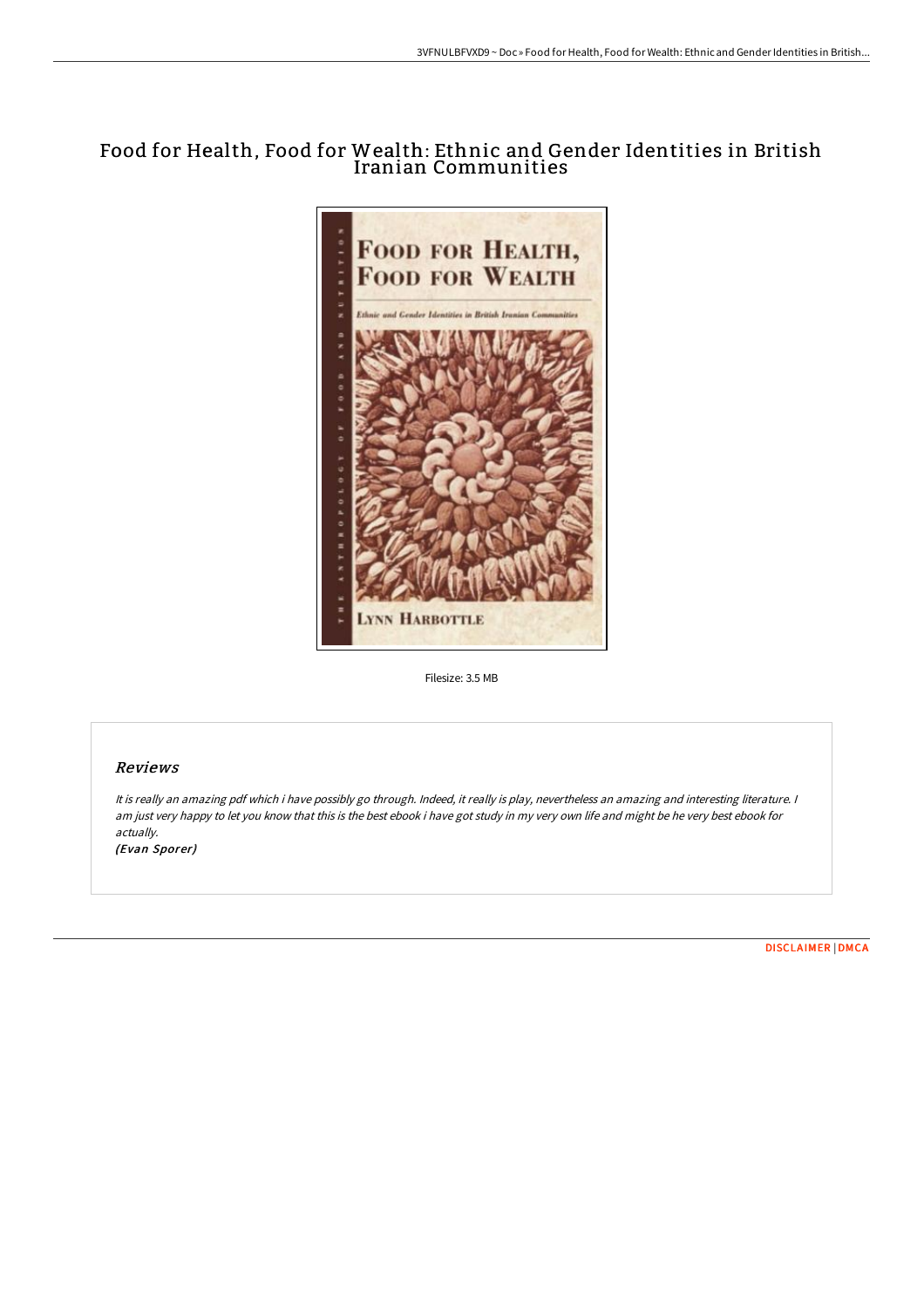# FOOD FOR HEALTH, FOOD FOR WEALTH: ETHNIC AND GENDER IDENTITIES IN BRITISH IRANIAN COMMUNITIES

⊕ **DOWNLOAD PDF** 

Berghahn Books, Incorporated. Paperback. Book Condition: new. BRAND NEW, Food for Health, Food for Wealth: Ethnic and Gender Identities in British Iranian Communities, Lynn Harbottle, Food and eating practices are central to current sociological and anthropological concerns about the body, health, consumption, and identity. This study explores the importance of these themes as they intersect with processes of globalization and cultural production within a specific group of consumers, British Sh'ite Iranians. Through the analysis of the consumption practices of this particular migrant group, this book illustrates how both the nutritional value and symbolic significance of food contribute to its health-giving properties and how gender and ethnic identities are preformed and reinforced through the medium of food-work in public and private spheres. At the same time, as this study demonstrates, migration modifies and transfigures such identities and produces hybrid cultures and cuisines. Lynn Harbottle is a medical anthropologist and nutritionist, with a particular interest in the food habits and health of ethnic minorities in Britain. She was awarded the Frankenberg prize for her Masters dissertation on which this book is based.

 $\mathbf{r}$ Read Food for Health, Food for Wealth: Ethnic and Gender Identities in British Iranian [Communities](http://www.bookdirs.com/food-for-health-food-for-wealth-ethnic-and-gende.html) Online B Download PDF Food for Health, Food for Wealth: Ethnic and Gender Identities in British Iranian [Communities](http://www.bookdirs.com/food-for-health-food-for-wealth-ethnic-and-gende.html)